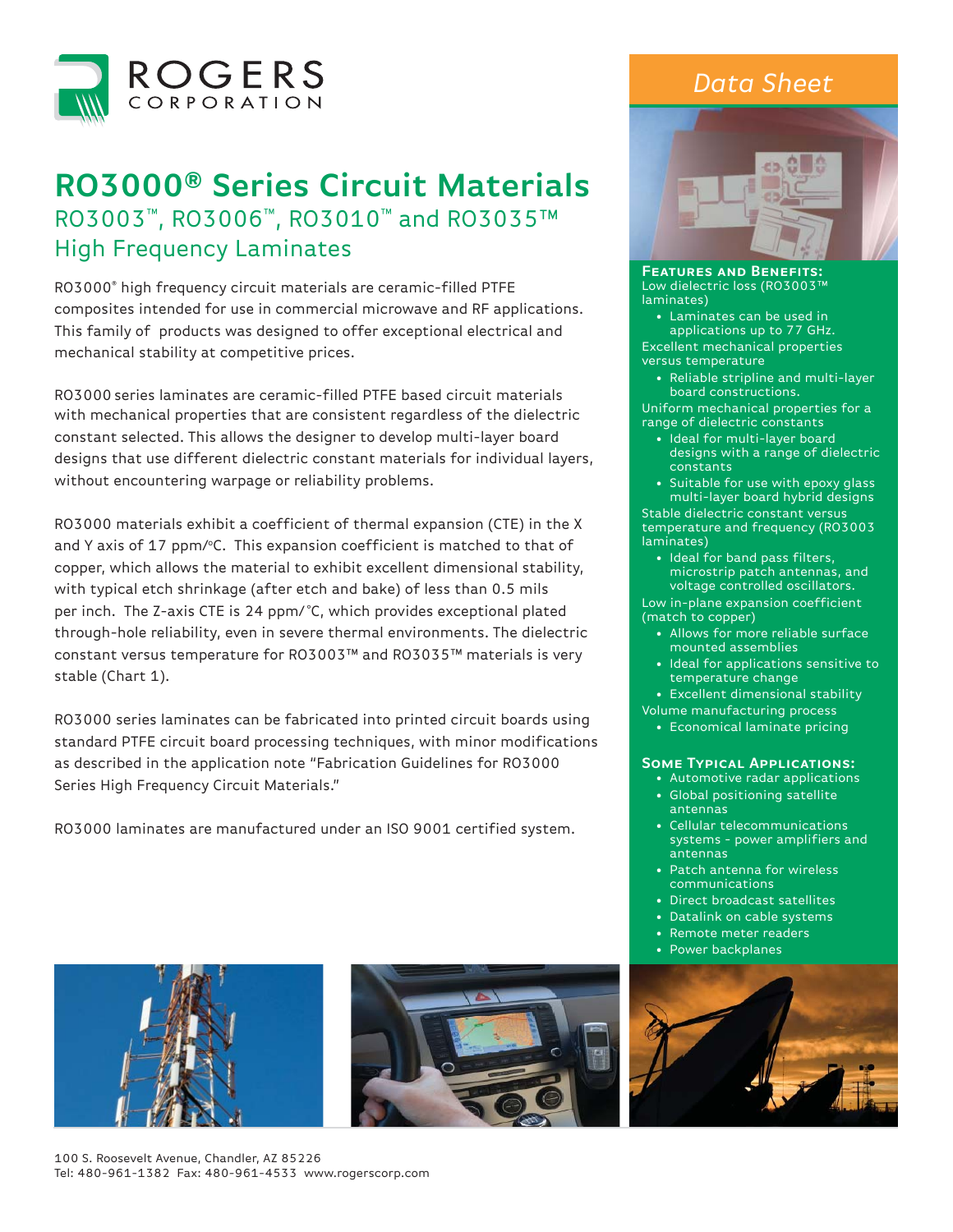





#### **Chart 1:** RO3003 and RO3035 Laminate Dielectric Constant vs. Temperature

**Chart 2:** RO3003 and RO3035 Dissipation Factor

The data in Chart 2 shows the distribution of dissipation factor for RO3003 and RO3035 materials.

Test Method: IPC-TM-650 2.5.5.5 Condition: 10 GHz 23° C



**Chart 3:** Normalized Dk vs. Frequency using microstrip differential phase length method 50 ohm microstrip circuits based on ~20mil thick laminates



Chart 3 demonstrates the stability of dielectric constant for RO3000 series products over frequency. This stability simplifies the design of broadband components as well as allowing the materials to be used in a wide range of applications over a very broad range of frequencies.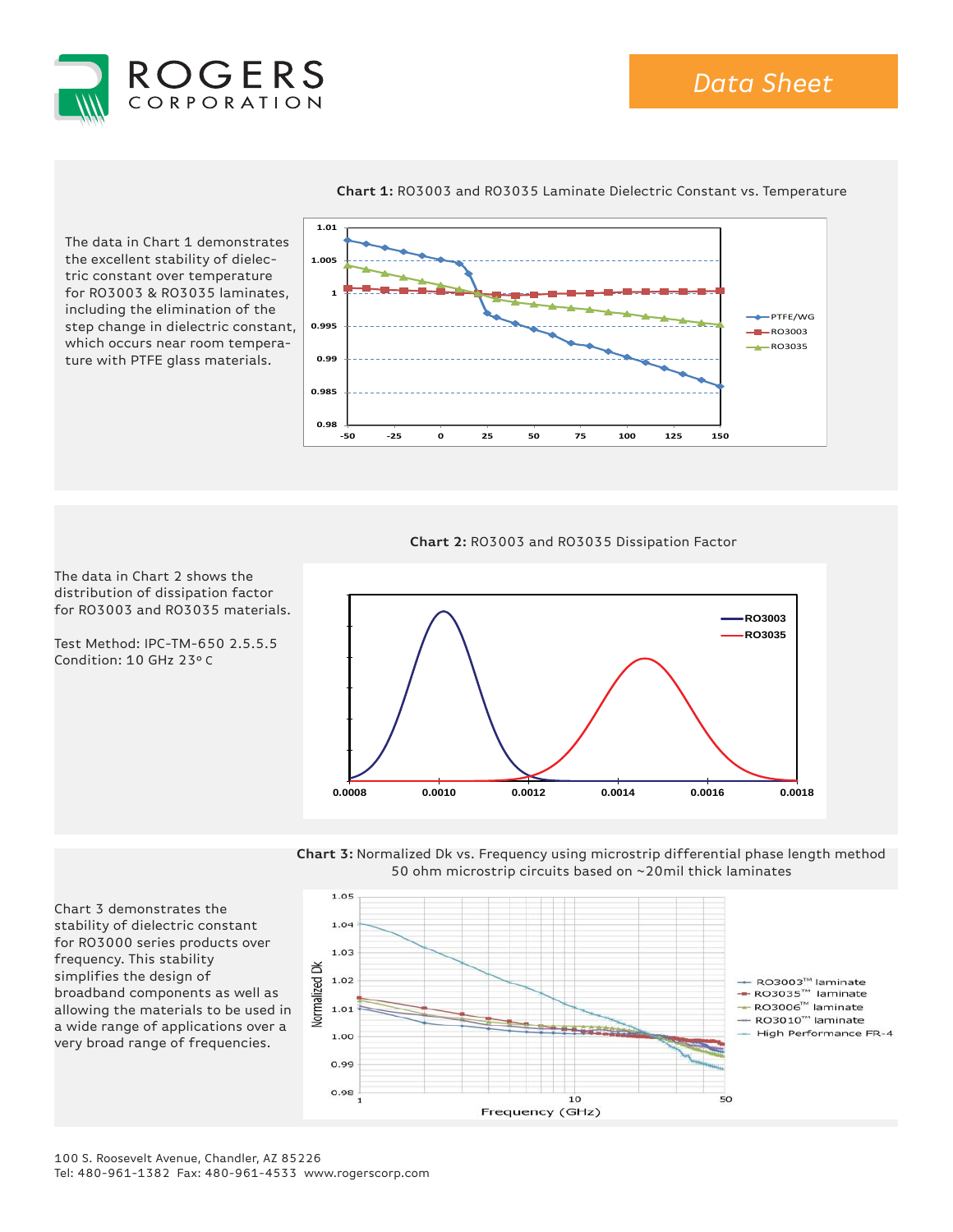

## *Data Sheet*

**RoHS** Compliant

| <b>Property</b>                                             | Typical Value <sup>(1)</sup> |                 |                    |                    |                          |                          |                                    |                                               |
|-------------------------------------------------------------|------------------------------|-----------------|--------------------|--------------------|--------------------------|--------------------------|------------------------------------|-----------------------------------------------|
|                                                             | <b>RO3003</b>                | <b>RO3035</b>   | <b>RO3006</b>      | <b>RO3010</b>      | <b>Direction</b>         | Unit                     | <b>Condition</b>                   | <b>Test Method</b>                            |
| Dielectric Constant, $\varepsilon$<br>Process               | $3.00 \pm$<br>0.04           | $3.50 \pm 0.05$ | $6.15 \pm 0.15$    | $10.2 \pm 0.30$    | Z                        | $\overline{\phantom{a}}$ | 10 GHz 23°C                        | IPC-TM-650<br>2.5.5.5<br>Clamped<br>Stripline |
| <sup>(2)</sup> Dielectric Constant, $\varepsilon$<br>Design | 3.00                         | 3.60            | 6.50               | 11.20              | Z                        |                          | 8 GHz - 40<br>GHz                  | Differential<br>Phase Length<br>Method        |
| Dissipation Factor, tan $\delta$                            | 0.0010                       | 0.0015          | 0.0020             | 0.0022             | Z                        | $\overline{\phantom{a}}$ | 10 GHz 23°C                        | IPC-TM-650<br>2.5.5.5                         |
| Thermal Coefficient of $\varepsilon$                        | $-3$                         | $-45$           | $-262$             | $-395$             | Z                        | ppm/°C                   | 10 GHz<br>-50 to 150°C             | IPC-TM-650<br>2.5.5.5                         |
| Dimensional Stability                                       | $-0.06$<br>0.07              | $-0.11$<br>0.11 | $-0.27$<br>$-0.15$ | $-0.35$<br>$-0.31$ | X<br>Y                   | mm/m                     | COND A                             | <b>IPC TM-650</b><br>2.2.4                    |
| Volume Resistivity                                          | 10 <sup>7</sup>              | 10 <sup>7</sup> | 10 <sup>5</sup>    | 10 <sup>5</sup>    |                          | $M\Omega\bullet$ cm      | COND A                             | IPC 2.5.17.1                                  |
| Surface Resistivity                                         | 10 <sup>7</sup>              | 10 <sup>7</sup> | 10 <sup>5</sup>    | 10 <sup>5</sup>    |                          | $M\Omega$                | COND A                             | IPC 2.5.17.1                                  |
| <b>Tensile Modulus</b>                                      | 900                          | 1015            | 2068               | 1500               | X, Y                     | MPa                      | $23^{\circ}$ C                     | ASTM D638                                     |
| Moisture Absorption                                         | 0.04                         | 0.04            | 0.02               | 0.05               | $\overline{\phantom{a}}$ | %                        | D48/50                             | IPC-TM-650<br>2.6.2.1                         |
| Specific Heat                                               | 0.9                          |                 | 0.86               | 0.8                |                          | J/q/K                    |                                    | Calculated                                    |
| Thermal Conductivity                                        | 0.50                         | 0.50            | 0.79               | 0.95               | $\overline{\phantom{a}}$ | W/m/K                    | $50^{\circ}$ C                     | <b>ASTM D5470</b>                             |
| Coefficient of Thermal<br>Expansion                         | 17<br>16<br>25               | 17<br>17<br>24  | 17<br>17<br>24     | 13<br>11<br>16     | $\mathsf{X}$<br>Υ<br>Z   | ppm/ <sup>o</sup> C      | -55 to 288 °C                      | <b>ASTM</b><br>D3386-94                       |
| Td                                                          | 500                          | 500             | 500                | 500                |                          | °C TGA                   |                                    | <b>ASTM D3850</b>                             |
| Density                                                     | 2.1                          | 2.1             | 2.6                | 2.8                |                          | gm/<br>cm <sup>3</sup>   | $23^{\circ}$ C                     | ASTM D792                                     |
| Copper Peel Strength                                        | 12.7                         | 10.2            | 7.1                | 9.4                |                          | lb/in                    | 1 oz. EDC<br>After Solder<br>Float | IPC-TM-2.4.8                                  |
| Flammability                                                | $V - Q$                      | $V - Q$         | $V - 0$            | $V - Q$            |                          |                          |                                    | <b>UL 94</b>                                  |
| <b>Lead Free Process</b><br>Compatible                      | <b>YES</b>                   | <b>YES</b>      | <b>YES</b>         | <b>YES</b>         |                          |                          |                                    |                                               |

NOTES:

(1) Typical values are a representation of an average value for the population of the property. For specification values contact Rogers Corporation.

(2) The design Dk is an average number from several different tested lots of material and on the most common thickness/s. If more detailed information is required, please contact Rogers Corporation or refer to Rogers' technical papers in the Roger Technology Support Hub available at http://www.rogerscorp.com/acm/technology.